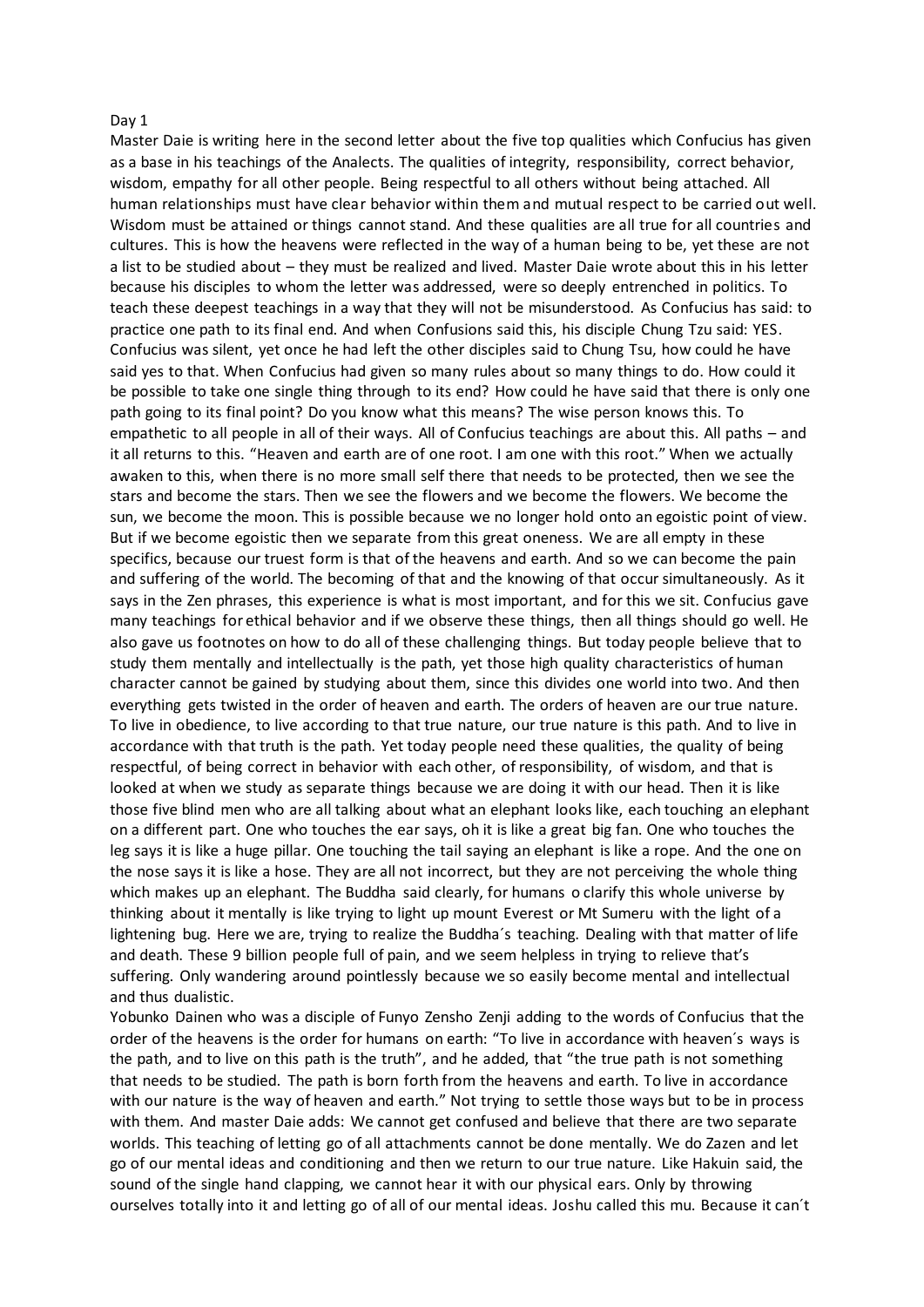be named or mentally understood. Only by becoming it can we know it. In one straight line in coming, in one straight line in going, letting go of all mental ideas and only then can we return to that source directly. We cannot misunderstand the teaching of Keiho Shumitsu. He is talking about deeply seeing this way, and not to divide this great space into two. Diving it into not living in accordance with the heavens and earth and living in accordance with heaven and earth. But heaven and earth are only one huge whole, it cannot be divided.

This is why Zazen cannot be about picking up more stuff. It is a sword to throw it all away. Don´t let in gaps.

# Day 2

Master Daie says teaching of Confucius is also being misunderstood by most people in society. These rules are mentally understood, not realizing the actuality of the true source. True source is not realized by a mental attempt. Let alone the Buddha´s awakening. People so easily take the Sutras words for that awakening. To awaken to the mind of the Buddha, everything else is superficial. In the letters to Hojogen he brings in the five qualities of: humanness, righteousness, rules of propriety, wisdom and deep faith and belief. It points out that people are mistaken in thinking that all this can be known superficially without first knowing the true source. He continues saying: What heaven imparts to man is called human nature, to follow our nature is called the cultivating of the path. This is how Confucius taught in his teachings on the middle way. Human´s truth is our bright virtue and to cultivate that we have the five qualities; but if we only study the sutras for example and don´t directly see and experience our original mind, these five qualities will not help us to realize and clarify our bright virtue. And when we realize that bright virtue, then it will spontaneously manifest as: empathy, righteousness, propriety, wisdom and deep faith and belief. It is our true nature that naturally and spontaneously will manifest in this way. The nature of our bright virtue. If we clarify that our human empathy and deep honesty will keep us putting society first and our own personal needs after. As it teaches to not put off what we don´t want to do on someone else. To live as an example, that is our true nature. We have the way of righteousness, to take our true responsibility in each thing that we do, the way of following the rules of propriety, the rules of our true nature. This is the way of not confusing things in our relationships, but to respect all people. And for this we have the qualities of: harmony, respect, clarity, and serenity. If we are harmonious we cannot but respect others from deeply within. For this we have the way of the clear mind, and for that we need to be serene no matter what we encounter. For zazen we can´t be in a hurry or we can´t be over excited or high in our ki. or it is not true zazen with continuous clear mind moments. To have our ki high and be over excited does not work, when it comes to respecting each other either. That is how the rules of propriety are teaching us not to step on others, for this we have to have serenity and deep faith and belief on each other. If we live from our true nature, these qualities will come on their own. To live in accordance to this true nature is to live not just doing whatever we feel like. But doing what is best for the whole picture, this is how Master Daie´s points out that whatever we do is something that can affect the great way it is about how we are in accordance with other humans. If we are living in the way of the five qualities, then we are at one with the ways of the heavens and earth. There are clever humans and there are dull humans but in our true nature there is no such division. If in a foolish person there are these five qualities, then there are also in a clever person, there is no in their capacity for that. When the heavens rain, they rains for all people equally, in the same way. It is not a rain drop that will fall here and then will fall there...We cannot loose the way of our true nature, people who know about these five qualities they can live in that way, nothing to do with heavens and earth, neither they could betray them no matter how they live.

Master Daie says that we cannot mistake this, no matter how much we intellectually study these matters of: empathy, righteousness, rules of propriety, wisdom and deep faith and belief, without deeply experiencing them it is all superficial seeing. There are dull people and there are clever people; Those who follow these five qualities and those who don´t, but that has nothing to do with the way in which the heavens and earth move. Dainen was mistaken saying that we can settle the Heavens and Earth, but Master Daie says that heavens and earth cannot be settled because they are already settled. We can only act in accordance with that. If we understand how it is in the heaven´s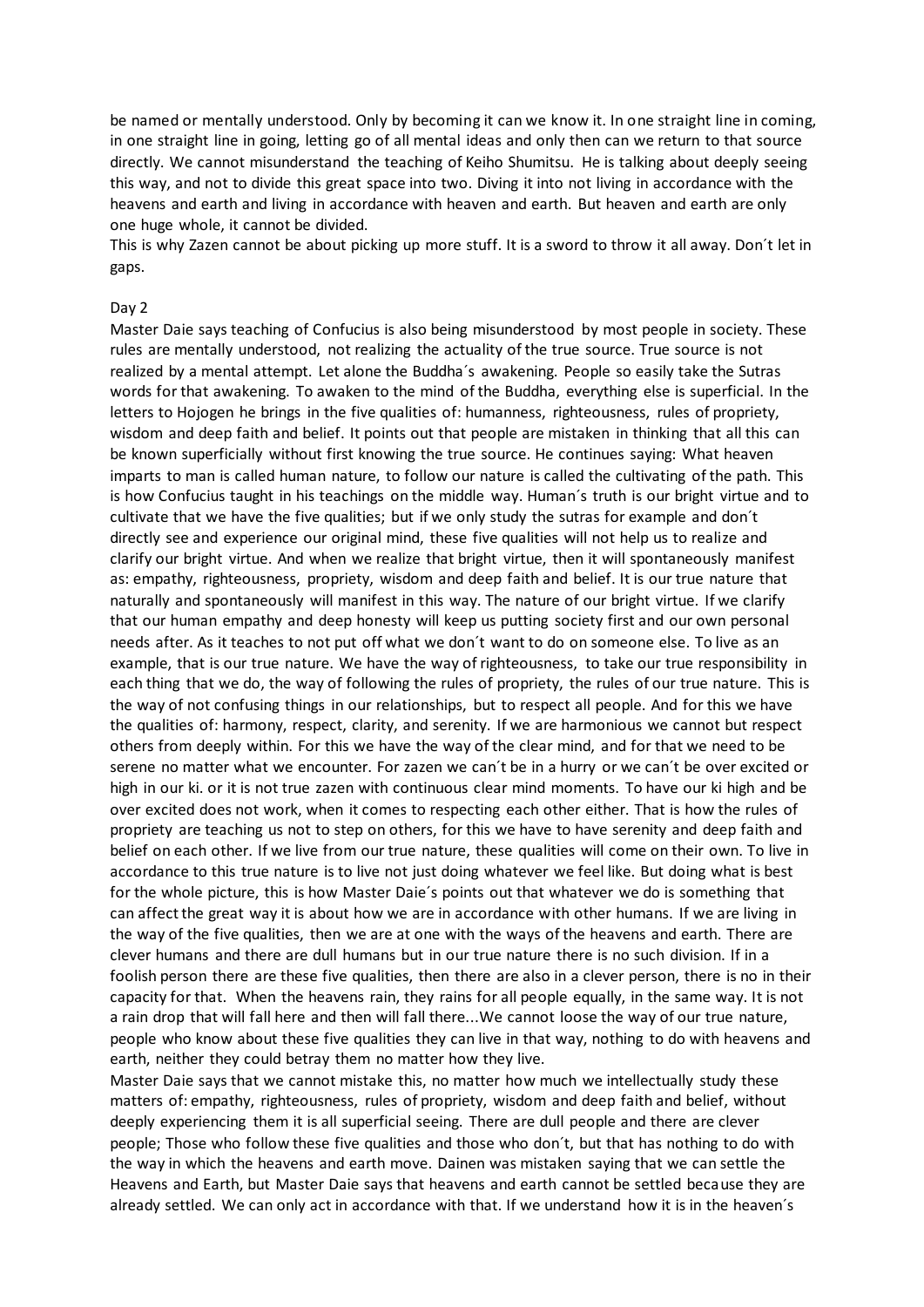and earth then, our way of being will improve by acting in accordance with them. Most people know nothing about this. As Keho Shui said: People go against the heavens and earth, but that is a mistaken view. Like Master Joshu has said: Most people are used by the 24 hours of the day, but he (Master Joshu) uses the 24 hours of the day. And all the seasons in their cycling. But this does not mean that you can do whatever you want to. But to live in accordance with the Heavens and Earth. Master Joshu has no preferences and that is why there is nothing that is so different in the way he lives. Knowing we are all within the Heavens and Earth. But we misuse our bodies and crush our minds and that is why we are unable to use the hours of the day. It is not about mentally learning these five qualities without living them. Not like that finger that points to the moon, that finger is not the moon. Reading sutras is not understanding and realizing the deep awakening. A memory of some stanza of it. where is the meaning of that for awakening? We have to realize the source from which these five qualities come forth from. Then we can live in this ways of Heavens and Earth, naturally. We have to realize directly that true nature and align our human way of being in that huge state of mind. And these are the teachings of humans living in accordance with the Heavens and Earth. It is not mentally learned. To every day throw away our small self, to every day throw away our dualistic view and then we can spontaneously become one with the Heavens and Earth. We don´t have to become a certain something, but to be simple and honest and clear in our minds, so we can actually live in simplicity: with the Heavens and Earth alignment. In this way Master Daie is teaching us. In this way we can do osesshin, sit in the zendo, we can live without a speck of cloud in our mind so we can actually touch our original mind. Because this is not so easy to do, we receive the help of koans and sussokan. Zazen is the clarification of mind which is central. Not only by doing it in the zendo, but while walking and standing...participating in all parts of life in society. Everywhere is the zendo. As Master Rinzai has made it clear: "If our mind is clear, we are masters in every situation" and when someone like that is present, wherever they are, there is truth present. If we sit in the zendo and we are noisy, that is a big mistake. We get moved around by our extraneous thoughts, rather to give no attention whatsoever to this extraneous thoughts. With our exhalation we spit them all out, again and again. If we allow in gaps, they all come pouring back again, but if we seriously keep away those gaps, we are not thinking of good or bad in doing this but we know best if we are letting in those thoughts and attachments. We have to do it to the point when there are no thoughts possible to enter. Exhaling and exhaling until our mind has nothing left to hold on to and our true nature is then revealed with right actuality. "A thousand bodies of water, a thousand bright moons revealed, a thousand miles with no clouds, a thousand miles with clear sky. But if its murky water, there is no moon reflected there. But it has nothing to do with the water, whether a person has knowledge or not, if their mind is clear then the mind of the Buddha will stream right in that clear mind. This is zazen. And so we can´t pile up all kinds of thinking, every last speck of it has to go. "A thousand bodies of water, a thousand bright moons revealed, a thousand miles with no clouds, a thousand miles with clear sky" , whether it is a small body of water in a sake cup, in a bucket, in a pond, in a great ocean, if there are no waves at all, the moon is clearly reflected. If our mind has no waves, the Buddha´s truth is clearly reflected there. Our true experience stamps unto us with a clear, definite input. "Is the moon me or am I the moon?" The autumn moonlight shines so clearly that shining moon to where all extraneous thoughts are gone completely. No longer can we tell if there is an inside or an outside and if we can realize this place and know this moment where Heavens and Earth are infinite, then our mind is infinite in that very moment. Even if we are not doing this for our whole lives, just to have one deep experience will change our whole life. Where there was a small self only now the heavens and earth are shining through us and this is zazen. Extraneous thinking goes away. We do this for all people, for all beings we will ever encounter. We have to offer everything we are to society and we can´t do that if we are still slaves to our small self. That pain, that misery, know it as our own pain and misery. To see that zazen is most necessary for liberating all beings and also for true world peace. Do zazen with this huge all embracing mind.

# Day 3

The path of heaven and earth is realized through cultivating our true nature by living in the way of empathy, propriety, wisdom, responsibility and deepest belief. But these are not things that can be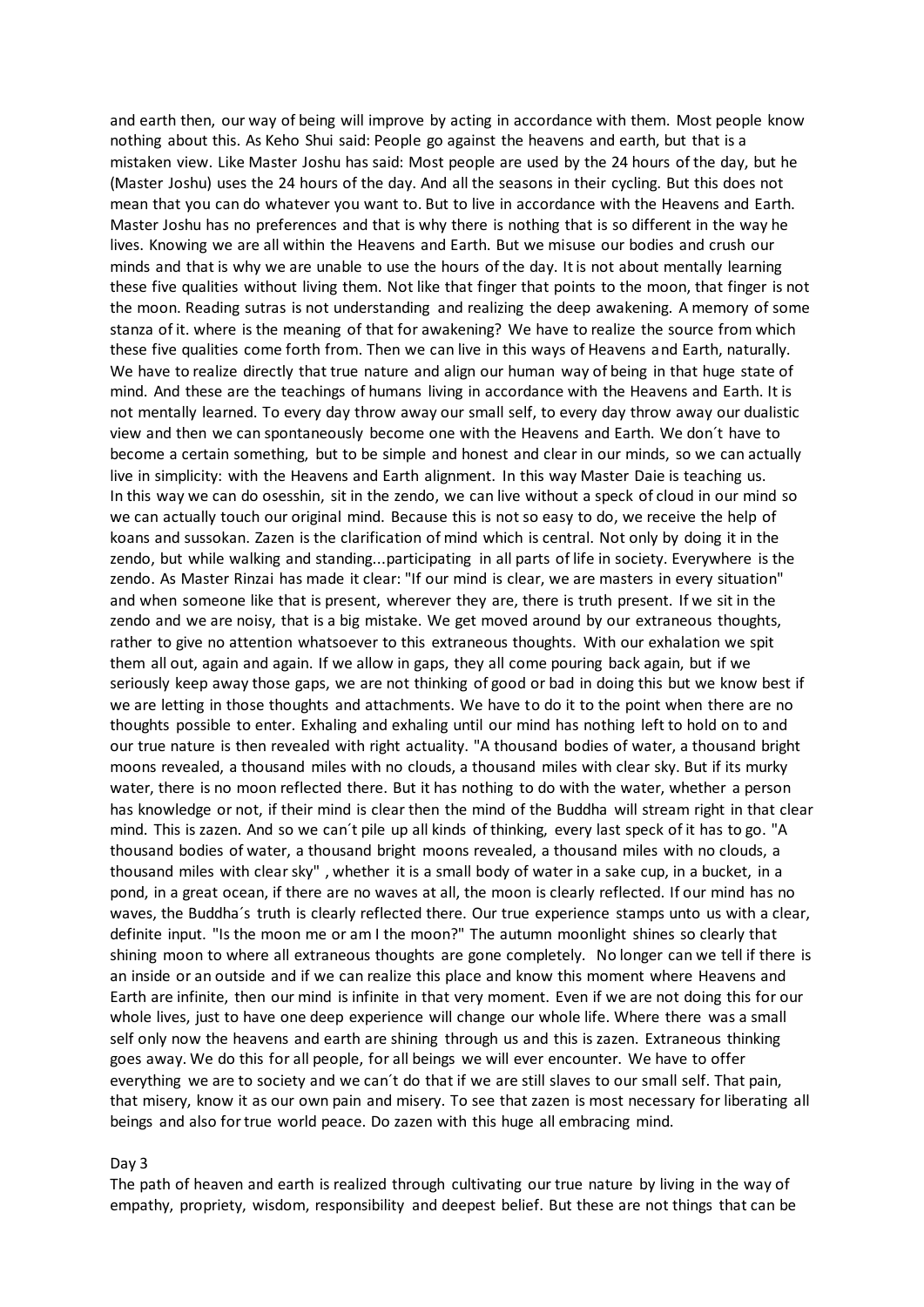realized intellectually, only by following the true nature. As Daie says: the teachings of sages is about awakening to our true nature and then awakening others to do the same. As it says in the Lotus Sutra: a Buddha appears in the world to open the treasury of truth. To cause sentient beings to enter and abide in the truth. Human´s truest source is this deeply seeing eye of the Buddha, not the ego, but the actuality of doctrine as lived, not as just studied. What heaven imparts to men is called Human nature. To follow our nature is called cultivating our heart. A Buddha appears in the world to open the treasury and reveal its meaning. So that all beings can awaken to that deeply seeing eye. All being will live in that way of life is then harmony, leading all being to true wisdom. For that the Buddha appeared in this world, that we are all endowed with this clear nature, and to live and function from it. In spring we have the plum blossoms, the peach blossoms, the cherry blossoms, all the flowers. The flower´s blooming power is only able to manifest when it encounters this warmth. When that warmth comes, in accordance with each flower´s capability, there are big flowers like peonies, small little flowers like violets. Some single blossoms, some single blossoms, little dandelions and clover that bloom in a tiny amount of earth, blue and yellow and bright red flowers. When spring comes, they bloom with their individual nature, which they express, spring comes and has no concern at all for how little or big the blooming flowers are. Spring simply brings warmth. And the warm conditions for all the flowers. Because they are endowed from the origin with the nature of blooming. The karmic condition of warmth brings that expression forth. Not only is this true for flowers but also for human beings. Why do some people awaken sooner than others? This is all about whether we hold precious our karmic affiliations. But if we are full of dualism and mental ideas about it, and don´t receive our true nature´s innate wisdom, that is each person´s own problem, and is not about their innate wisdom. Because of our dualist ways and conditioned views, we do not trust it. While it took the Buddha six years, all beings have the same nature to which he awakened. You can realize this directly that all beings are endowed with the same nature. We don´t have a nature like this because we train, but we all it from the origin. Using the teachings of the ancient we have to see clearly why some awaken and why others don´t.

Here master Daie uses the words of master Hyakujo Ekai Zenji: if you want to clarify Buddha Nature you have to see clearly and directly how karmic ripening and affiliation work. When the time arrives, the results manifest. Someone might ask: when is my time coming, when is my ripening happening? – Only right now, of course. It is not about waiting and wondering, there is only now, so why do you look away and look around.

Further, Nangaku Ejo Zenji´s teaching is brought in here as it is taught by Baso Doitsu Zenji. The sixth patriarch´s transmitted to disciple was Nangaku Ejo Zenji. People were hearing a rumor that there was a superior monk on that mountain, who was sitting all day long, like the Buddha. Nangaku Ejo Zenji wanted to meet that person, and it was Baso. He had been sitting in a very deep settled atmosphere. So Nangaku asked: "Do you sit here everyday? – Of course, I sit here every day, from morning until night, and from night until morning. – That is a wonderful thing, without mistake, yet for what are you sitting? – That is a matter of course, what is there but to awaken and realize true nature. – So you are sitting down your body like this? – Yes, of course, this is how all the antients have been doing it." Nangaku Ejo picked up a tiles and kept grinding it with a pebble. And Baso couldn´t help himself but he had to ask: "What are you doing?" Nangaku replied: "I am making a mirror." Baso said: "No matter how much you will scratch the tile, it will not turn into a mirror." -"Oh, is that so? By sitting a body down, you think that you will make a Buddha?" Hearing this Baso swallowed hard. He was struck deeply. So he asked: "Then what should I do?" To this Nangaku answered: "If you have a cart and you have a horse, and you want it to move, to you hit the cart or the horse?" Hearing this Baso realized for the first time, that he had to sit his being down, not only his body. Body and mind are becoming one. We shouldn´t even have to sit, but our mind is so noisy, so we have to sit our body down to clarify that mind. If we are slaves to that ego and being moved around by everything, then what kind of Zazen is that? And for the first time, Baso returned from concept to practical actuality. Master Nangaku then said to him: Our mind is our true ground. The extraneous thoughts are not our true mind. To give our brightest light to the stars, to the sun, to the flowers, to the ten thousand things, this is our true awareness. Just like a mirror, because it has no small self reflected in it, it can simultaneously reflect everything that comes to it. But if our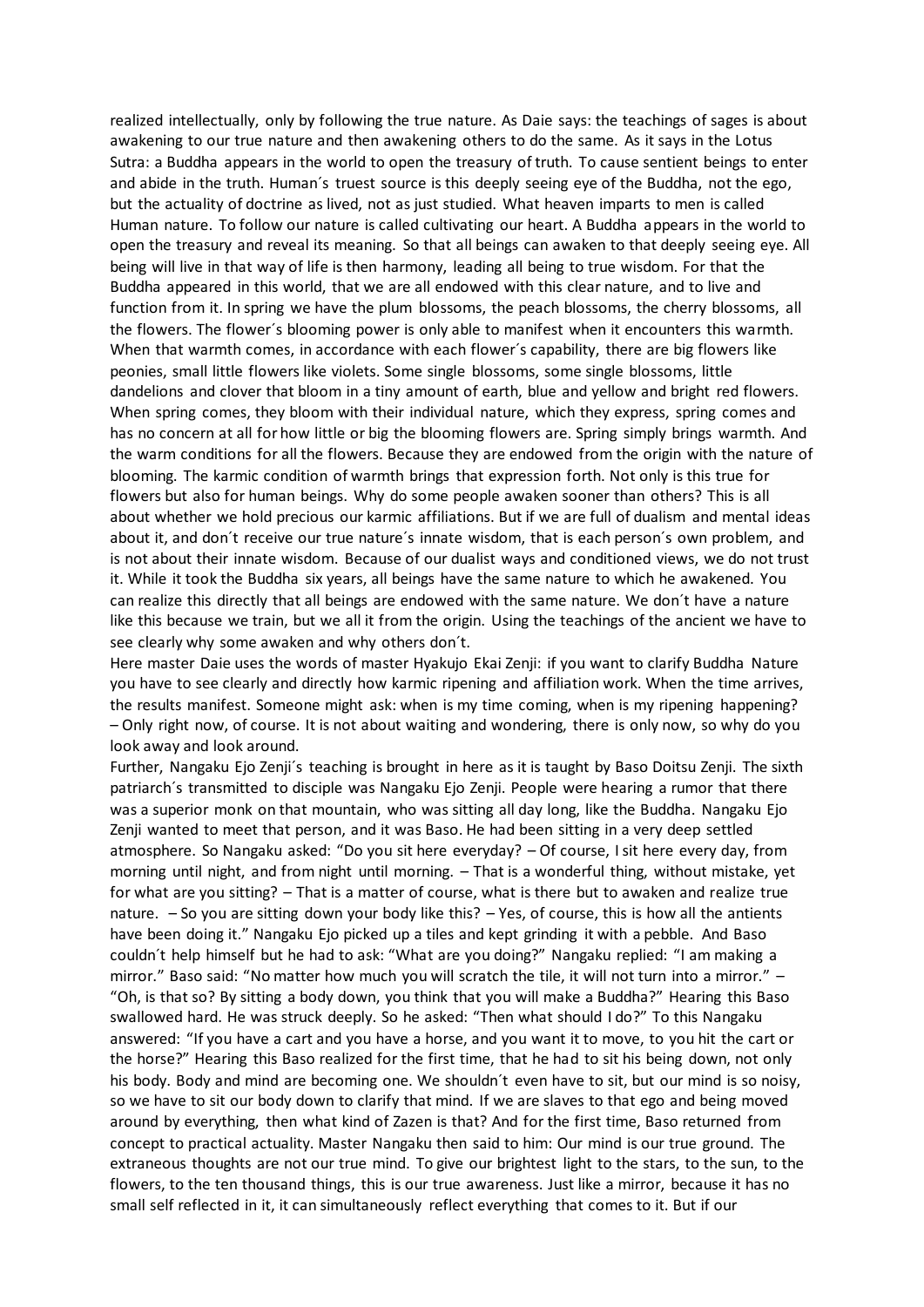awareness is filled with various ideas and attachment, then this present moment cannot be thus perceived. We have to give light to this moment´s phenomena. We can´t ignore our own footsteps, or how can we possibly liberate all beings? To see that each mind moment is reflecting everything and to give it all. It is just like planting seeds in the ground. If we have seeds, we can´t leave them in the drawer. We need to take them out, or they will rot in their bag. If I can say anything to you, if you have any inclination, listen to me and I tell you this: if you plants seeds where there is no water and only ice, they will not grow. Seeds need the warm air and water to allow them to break their shells and become the flowers they are. And this time is now, to be able to realize truth directly. That is why it is said that the teachings of sages in not for their own fame and gain, but for all beings to realize their true nature. Chomuku is one whose letters will come in later. He is one who is deeply awakened, yet he was exiled to the central part of China. This is when Master Daie was also send to the Northern part with the same transgressions, so they were especially close. He wrote: "Even a slightest distraction cannot be allowed. We have to throw everything into breaking through. And if we have this kind of determination, it will manifest. Even if we have not realized it yet, the root is firm and solid. And the zendo is supported, society is supported by this, and even if our awakening is not complete, human´s clear way of being is expressed in the truth.

Like a gourd floating on water, it will float luxuriously, going along with the water´s flow, but if we are trying to catch it, that floating gourds slips right out of our hands. If we try and force it into our hands, it twists and turns. At Myoshinji there are screen with this very theme painted on, so how do you catch the cat fish with the gourd? The Dharma is like this, a slippery cat fish. We try to see Dharma but we can´t, because it is the Dharma that is doing the seeing. We can leave it as it is. Then we will be crushed by our extraneous ideas. And we will never be able to repay the true Dharma grace.

# Day 4

You have to look directly at every footstep and motion, keeping your awareness alive. This is not just a technique, but is about deep cultivation. To not be moved around by the external world with your discriminating view of things. You say that every footstep is your path, but who is using those feet, who is walking that path? And if you make yourself something separate, that is also a great error. Who sees the world in discriminating ways? Who brings forth all of those thoughts? You build shadows and then you are imagining to resolve them. It is you who is looking at this world with discrimination, while saying: you have never let go of the Buddha´s way the whole time. It is like playing sumo all by yourself. Making problems up and then thinking that you are resolving them. This is a big mistake.

The sixth patriarch gives us this definition of Zazen. The Za is not to add any ideas of good or bad, Zen being to not hold on to any concerns whatsoever. Zazen is very clearly defined and it is not just a sitting posture, but it is a way of mind. To not add on any thoughts of good or bad to anything we perceive and within to not hold onto any concerns. From morning until night, no matter what we are doing, to not add on any further ideas to it. This is Za in Zazen. Moving with all the things in relationship with our day, while knowing that they are all transient, to have no thought or idea that you are standing and sitting. No divided idea, no discursive thinking about what you are doing. As Takuan Zenji wrote in his letters to Tashimanokami, compiled in a work titled the unfettered mind: We have to not be fixed anywhere with our focused attention. We cannot get caught on someone´s sword tip nor on their hands nor on their face nor any part of their body. Be caught no where or else it is not even becoming Kendo. Our whole field, the field of the universe, and so we cannot be caught on what we hear, see, smell. Or else we get fixed and stuck to this. It has to be open in any direction. And then we are able to respond appropriately, whether it is from the left or right or up or down.

Doing Zazen is not about becoming black inside. But in 360 degrees to be totally wide open. On this we work creatively in the zendo. Not being caught on forms and not being stagnant anywhere. But since we are all still immature we easily become caught and stuck. That is why master Hakuin says: "Zazen in action is worth 10000 time that of sitting Zazen." To sit in the zendo is important, yet to be able to use it the whole day, without being caught on something. Yet never once being separated from the world around us.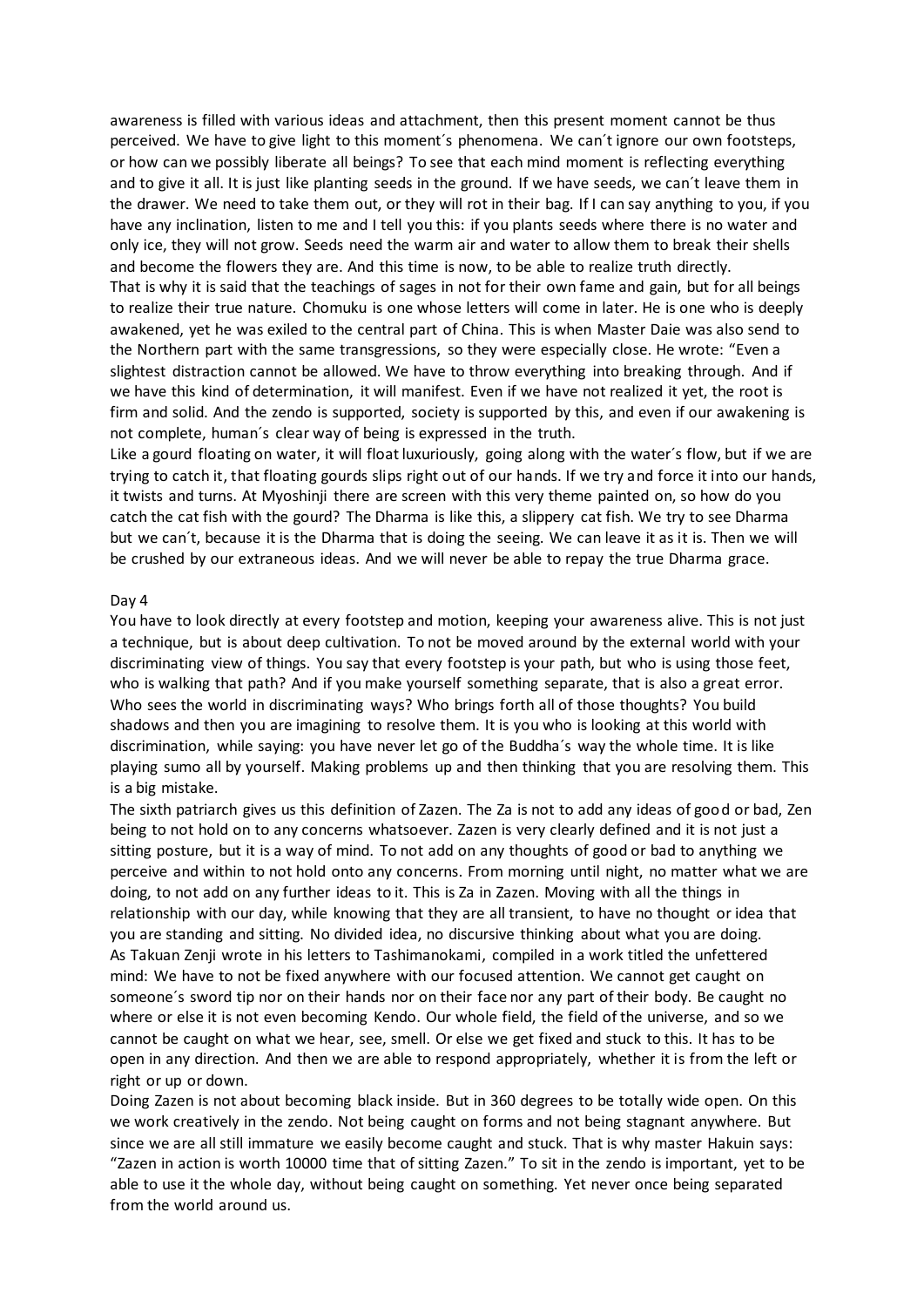### Day 5

Socho Kaku writes a letter to Master Daie and tells him that in his every day life, even though he lives in a discriminating world, he is always with Dharma. Every day, every footstep, every hand motion he is practicing with the Dharma. Master Daie asks him if he is really not being used, being moved, by this discriminating world: making his koan and his cleaning something separate. And he himself inventing this discriminating differences of the world, just saying it is dharma instead of getting rid of all the gaps. This will not bring a settled mind, even if you spend your whole lifetime doing it like that, it will not work. No matter how much difference there is among things of the world, it is in our own mind that it all becomes dualistic or not. Who is it that thinks this world is of dualism and differentiation. Arising those thoughts, even if working with a koan, it will not work. As the Buddha said: "Sentient beings who are still deluded are pulled around by everything they see and therefore loose track of their center and fall away into discrimination". Because our mind is not deeply settled, we are pushed and pulled around by the phenomena.

In the case 46 of the Blue Cliff Records, we have the case of Master Kyosei's attendant. It's raining outside and he asks: What is that sound outside? It seems there is no need for this but the attendant answers: Its the rain outside. But Master Kyosei says: All beings are upside down, being moved by the things of the outside world. Who is this person? Who is that person? Always pulled around by the external world. Even if there is a certain depth of mind: those 5 senses and the awareness is to perceive with those 6 roots. With our eyes we perceive the world of seeing, with our nose the world of smelling, with our ears the world of hearing, with our mouth the world of tasting, with our body the world of pain and feeling. All the things happening externally and the perception of them, we are all pulled around by what are also called the 6 dusts that move around our mind.

Master Rinzai says: "originally there is one light divided in six rays". Six windows, but they are not something separated: it comes to our eyes and it becomes our seeing, it comes to our nose it becomes our smelling, it comes to our mouth and it becomes our tasting...But originally they are not six, but we have these six capabilities. The world is not divided into something six. With our eyes we perceive the world as sight, with our nose the world as smells, with our ears the world of sound, with our taste we can perceive the world as flavors, with our body and our felling we can perceive hot and cold, and good and bad. With our awareness we see the world and all as it happens but there are not 6 varieties. This world has no form, not a fixed form. From morning until night, it is always changing, saying now is already changed, but we are always moved around by those changes that are constant. Its not about just saying: "I´m not moved around about all these things". Its because we have ego that we add likes and dislikes to those changes and things. Without that it is just only as we see it, just only it hear... it just receiving it simply as it goes by. But we hold on to what we like and we get rid of what we don´t like. Its like the Buddha said: "because we are moved around by what we like and dislike, when actually we have only gathered those particular preferences in a short moment since our birth". And then mistakenly we think that is who we are. Our ego gets angry if we are insulted. Rinzai says its only one light divided into six rays, but even this is already saying too much. We receive this ability to see, the cells we received from our parents, there is not fixed form in it. We don´t sit glaring thinking i must see i must see because I have eyes that can see. Our eyes cells have the ability to see, the same for hearing, smelling, tasting and feeling. This is all form heredity and it has no substantial actuality yet we get confused thinking this is who we are. There are also things that don´t finish with just our seeing, smelling, hearing, touching and tasting: We have imagination, we have extraneous thinking, we can feel the pain in another and even think it is our own pain. What is that? that is not ego. Ego only thinks of itself, but we hear the voice of pain in another, what is it that is hearing that? It´s not ego. We have to see this bigger view, not just repeat our conditioned reflexes. Some just think that a person is suffering due to themselves and feel no empathy. So why is it that some feel empathy and others don´t. Its about the size of our mind´s perception. We have a material quality and we also have a huge wide opened mind. If we really want to work for all beings, we will put our body through anything. Why is that? Because we have seen something that is uniting in all beings. While it is me, it is not only about me. This is not ego. What is inside you that is seeing like this? What is human´s truest mind? Master Kyosei asked: What is that sound outside? The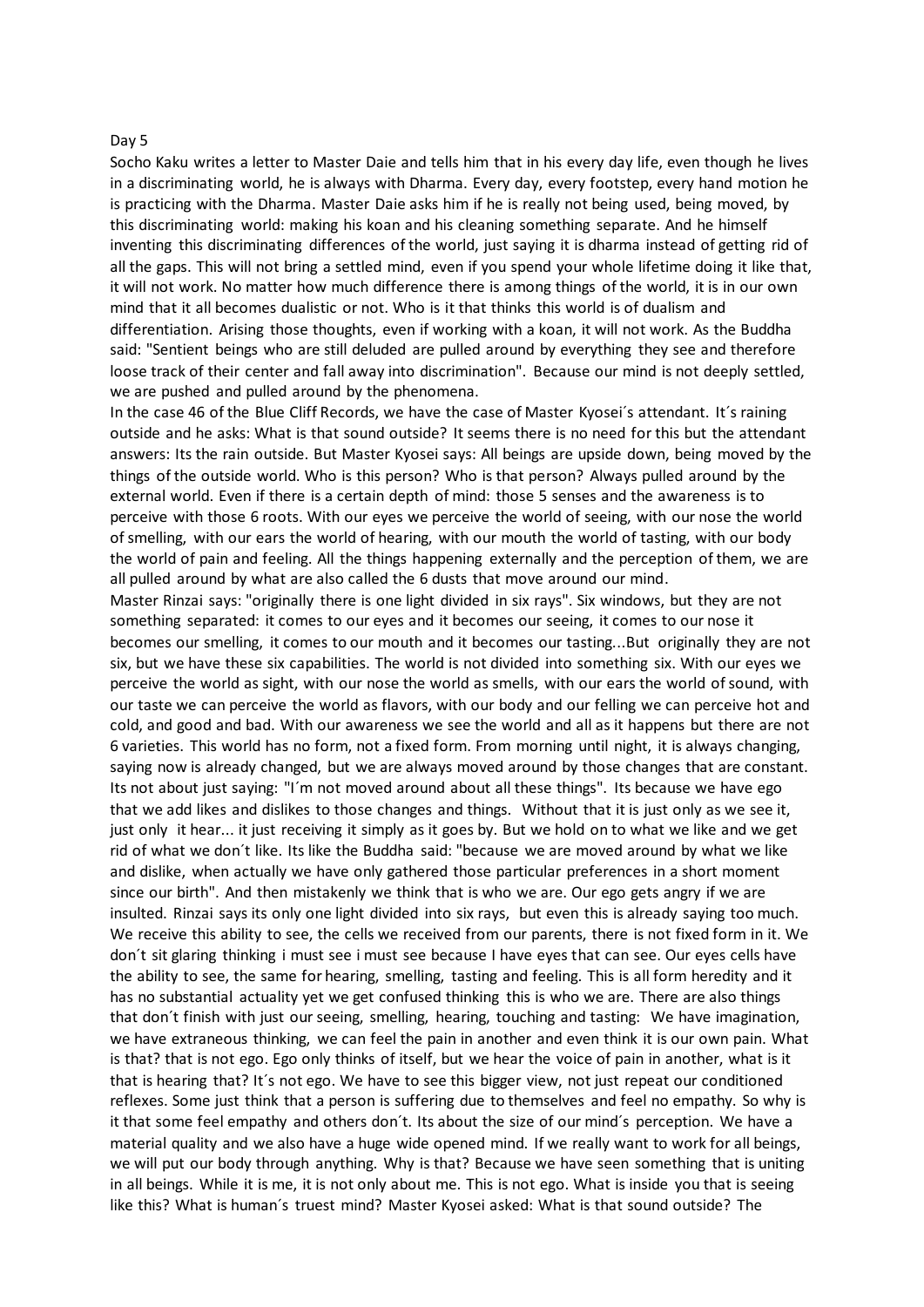attendant answered: A raindrop. Master Kyosei said: All people are deluded. see? you lost your true self already. He thought he was wrong and asked: What is it then? anyone can be attached to things that is easy and yet when we are absorbed and really reading we are not thinking about the book, or playing the piano or a guitar. When we are really playing we forget the guitar, it is not because of attachment but because we are one with the heavens and earth. What moves us is our cells and something greater than that. See it well. People play sports in terrible weather and they are energized, they are one with heavens and earth. They are all sincere, forgetting themselves completely. Is it ego is it the cells? - It uses those cells. It is the samadhi of being absorbed in something, into a book, a music, a job... When we finish we are not longer ego free and not yet in touch with our truest nature. Here we are seeking what is not limited to a form or an activity but we are still not realized. This is Master Kyosei´s great kindness: A raindrop - there you are caught in sound. What would you say then? That world of oneness on Heaven and Earth cannot be described in words or it is not the actual truth. There can be no trace.

This world is at its source without a self or an other. We do zazen to directly perceive this world of such no division. Who made this division? The stone lamp is holding on to this ideas? every single thing is absolute in the world, there is nothing we can compare, no differentiation. We see a blooming flower, we realize this by becoming that blooming completely. This is how things flow naturally. The four seasons are not about differences but things as they actually are. Not an idea about any of these things but actually becoming them. No need to interpret or separate. Thinking I do something for others is not possible. It is not dualistic. Socho Kaku says that in his every day life, even though he lives in a discriminating world, is always with Dharma. This can only come from a separated mind. Become one straight line of vivid life energy, do not be crushed by your own discriminating mind: the samadhi of a koan, the samadhi of sussokan, become that one great life energy, not conceptually but by putting the whole universe right into your belly. Become that huge spaciousness, that whole universe is our body from our birth, see that this is not a mental idea. We are returning to our true source, we push on the ground to stand up when we fall. When we fall down into dualism, we bring this truth to be able to stand up again.

#### Day 6

Socho kaku´s letters mistakes have been given, while he is in the world of discrimination and saying he is one with the Buddha Dharma it has to be asked, who is saying that? who is seeing that? As the Buddha said: "We are what we think, having become what we thought, like the wheel following the cart pulling ox, sorrow follows an evil thought. We are what we think, having become what we thought, like the shadow that never leaves one, happiness follows a pure thought". If we see things clearly in this world, without a mistaken view, everything we see is truth. But if our mind is filled with discrimination, then we can´t say we are one with the Buddha Dharma. This world as Daruma Daishi said in this definition of zazen: we have to see it through the eyes that have let go off all connections to anything external. Freed themselves from any concerns within and then when mind becomes like a tall firm wall, then we can say we are one with the path. The Buddha dharma is not about keeping the good and throwing away the bad, it is about cutting through everything. Not cutting some devil and leaving a God. Who is making that kind of preferential decision? In Buddhism we cut both by becoming from the top of the head to the bottom of the feet, that Mu completely. This is what Daruma Daishi is referring to in his definition of zazen. At the time of the Nirvana assembly the butcher put down his slaughtering knife and immediately attained Buddhahood, on the spot where he stood. A butcher slaying cows, realized his clear nature directly and was totally liberated. He is like Frankie Parker, thrown into a solitary cell told he was not even worthy of a usual Bible and was given cynically the Dhammapada, the words of the Buddha. He read it and immediately knew that this words were written just for him. "We are what we think, having become what we thought, like the wheel following the cart pulling ox, sorrow follows an evil thought. We are what we think, having become what we thought, like the shadow that never leaves one, happiness follows a pure thought". Everything Frankie Parker had ever done, were only kimonos. That was not his true base, his deep anger, his miserable dissatisfaction which ended in killing someone. As Buddha said: "Our true nature is not good or evil. Is not god or devil". And Frankie Parker was deeply awakened at hearing at these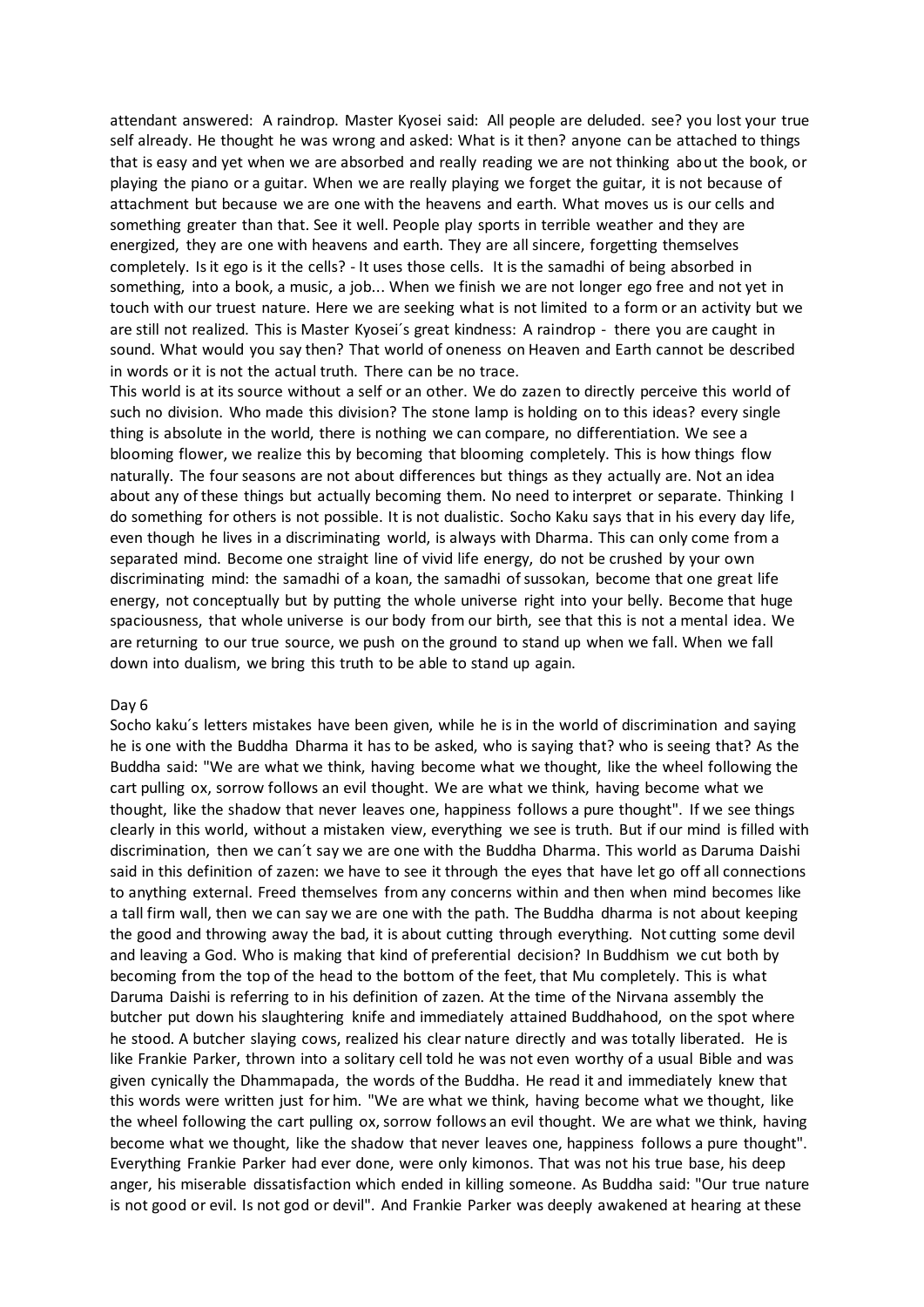words. He had killed out of rage, but now was awakened deeply to the true source of his nature. Our true mind is only compassion, the root of everything we do is this compassion. The rest were just kimonos, he had been deceived by these kimonos. He had been deeply mistaken in what he did, that had not changed. But by awakening to his clear mind, he was able to teach the rest of his inmates that the root of human beings is only compassion. From ignorance we don´t know that, we have to wake up. Wake up to this original compassion. He even borrowed a room in the prison and sat zazen there with the rest of the prisoners. He even got ordained out of remorse for what he had done. We are turned and tossed around because we believe in those kimonos, we believe they are who we are. For 8 years he guided the inmates, but he was executed to somehow pay for those crimes. After teaching all those people everything he could, people also from the area made a great demonstration against this execution, but that did not change it. In the same this butcher who put down his knife, and immediately attained Buddha hood. Frankie Parker took away those kimonos of dualism of emotion, and then saw he had a true human nature from the origin. And was one and the same with all humans. People who are always thrown around and confused by their circumstances, he is telling us to even one day sooner see this true nature directly.

All of you who are doing training, are you always wishing for something good to happen? Are you always trying to avoid something bad happening to you? Discriminating ideas of I or Me making all these efforts come up as wisps all the time and they are the reason why we don´t awaken. As master Rinzai has said: "You seekers of the truth, you don´t awaken because your sickness is you don´t have deep belief in your true nature". In Zen we cut all of it. Not holding on to good things and pushing away bad things, whether it is sussokan, whether it is the koan, we cut completely. And then wisps come up and we cut those too. We can´t be distracted. We have to do this every single moment. Like the story of the small boy and the dam of Holland, he put his finger in the dam´s hole preventing the whole town to flood. All these ideas, all these inner questions about if it will be possible to do this or not, put that finger in that hole, prevent the flooding. Burn it all completely or else it will not be realized. And if you think you can´t do it, then you should not be doing it. If our mind is clouded, we find it difficult to stay right on the present. In the zendo we can somehow do it by simply looking at the zendo floor. All kinds of thoughts are still coming up, thoughts of our countries, our families, our futures come up…Our unsettled mind keeps bringing in those many, many gaps. Many, many different worlds keep coming up. As Master Rinzai says: "Don't add any second thoughts to your direct perceptions, do not add a thought to anything you perceive. We do have those six windows of perception, but if we are always giving ourselves into the gaps around our perceptions from them, we are always being pulled around by them. But as the thoughts come up, we keep answering them, further thinking about it. Thinking that today the lunch was very good, and then mmm I wonder what my mother is cooking today, or wondering how long this will really take, can I really do this? we get so fooled by these kind of mental ideas and gaps we get weakened, distracted and completely miss the point. We are throwing away our own efforts right into the mud and everything then turns into something dualistic. There is good, there is bad if you want it to be like that then please leave now. When the butcher heard the Buddha speak he knew spontaneously his own true nature was no different from the Buddha, the same with Frankie Parker reading the Dhammapada. But what was it that they had grasped. Which is real? which is a dream? look closer. Are we seeing a dream or are we actually walking the path to true awakening? If we start mentally comparing, we will be shattered within. Bring that Mu in, cut it all. Shibi Zenji was transmitted to from the great master Seppo, here are his words: "Daily life is full of attachment to form, but everyone who has come here, has come with a vow and a knowing that it has to be different". This is called the color of the world, that we are pulled around by these forms all the time. We are always living in self-conscious awareness, following around shape and form. As Master Joshu has said in his koan of Mu, people are always improving and wanting to do better in the world. But with that calling this good and that bad, that is all color, the thread of self-conscious awareness. When we climb a mountain we can see from far away the whole shape of the mountain and it is beautiful. But while climbing on it, we can´t see the mountain´s form anymore. We are focusing on each step, working to reach the top. Our mind´s true source has no thread leading to perception or self-conscious awareness. Not even the idea of having nothing to hold on to. We are not picking or choosing it all comes to us and it is very clear. People today think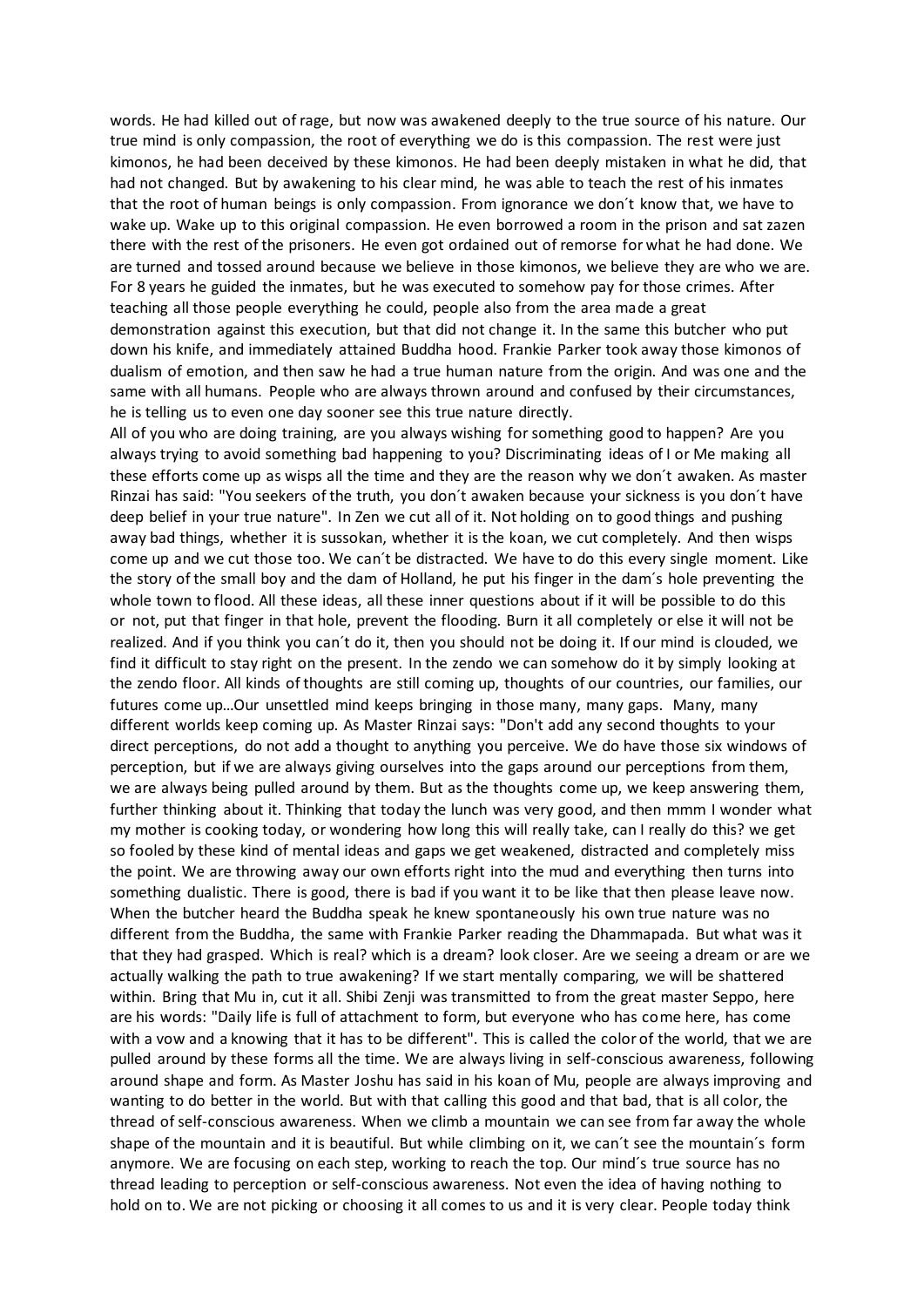that if you don´t think in dualistic terms, then you can´t do anything. Only going further into complexities and away from awakening. And even if we see that and we know our mind and we know we have to sit more, when a tiny wisp comes up we get moved around because we are trying so hard to be quiet. If we don´t stir it up, the water is quiet from the beginning. We invent our own distractions and then let them press down into our mind. There is no such dualistic mind within us. Master Daie says that sitting silently and then while still being moved around by being in a busy society we can still be in the world clinging to a quiet state of mind, and be in the world. This is zen biggest problem these days. This is not true zen or what the Buddha taught. When you work with a koan, do not see it as a tool to work in the world, see it as a tool to awaken to the source of the whole universe. Continue with that koan in the 24 hours of the day. Until we don´t know if there is an inside or an outside. It is not because we want to seek good things and discard bad things, all of that are ingredients for dualism. Cut all day, in every single moment. Do not look for a quiet world, we are becoming zazen completely in every world that we encounter. In whatever situation we find ourselves in, we have to become it completely: standing, sitting, eating, chanting, seeing...We see it but we don´t think how we see it, do not get caught in the 4 ways of suffering and joy. Just become everything completely but not with the ego. Becoming that Mu completely is what is most important. Everything we do has to happen without having any idea of what just happened.

#### Day 7

Master Daie is writing that there is a place where there is no way for dualism and explanations to come in creeping through whatsoever. To practice without even thinking that we are practicing. Walking with no idea that we are walking, sitting with no idea that we are sitting... And we can't be afraid at this point. Do not waste a single moment. Thinking this and thinking that and we believe that is our correct state of mind. When we stop judging anymore we worry that we will lose ourselves. Lots of thoughts come forth from that, but a mind that from being scattered returns into oneness and is not moved around anymore, can finally see the same mind of the Patriarchs. This state of mind has to be ripened and ripened and we are naturally quiet and clear within. In all the 24 hours we have to drop away that conditioning, the habits, that attached way of being, continue until there is no place of inside or outside. With this experience you are like a person who can´t speak, like a person trying to tell a dream. Knowing they have had a dream but with no way to expressing it to others. The ancients also experienced this place of no thoughts pouring forth and yet the false teachers just consider wordlessness as the ultimate principle. While this is a very advanced state of mind still this is not the whole thing. Don´t you want to pass through this barrier? Then you must burn completely with this Mu. Until you will astonish heaven and shake the earth, you will walk hand in hand in hand with the Buddhas and the Patriarchs, spending your days together in the samadhi of profound and mysterious play. Why did the Buddha stand and move from under that Bodhi tree? Why did Bodhidharma came from to China? All the ancients put everything, their whole lives on the line for all beings. Why is it that they can do that. To move beyond that place where there was no self and no others. Most people believe this place of stillness is the point, like the false teachers thinking wordlessness is the ultimate principle. Scholars and philosophers believe this too and then they don´t move on from that. The Buddha stood up and continued, and under the bodhi tree he realized that place where all ideas and attachments were extinguished completely. He saw that not thinking was not the point, or he would have not come down from that mountain. He went back to guide his friends, he could not sit down on his illuminated realization. His huge expanded state of mind had no idea of expansion or hugeness, he was that hugeness. Like in Kyudo when the bow is tight as much as possible, and then you shoot the arrow. But the person does not aim to hit the target, it is the pulling to whole openness and then pulling the bow in that way is the point. Our state of mind on each moment completely, and then the arrow releases naturally and flies straight into the center of the target. The Buddha´s state of mind was firm and taught like this, and this is what encountered that morning star. We must believe in this gate of enlightenment. The Buddha´s very experience, this is not a vague word play. What was it that all the Buddhas and the Patriarchs awoke to? Master Daie urges us.